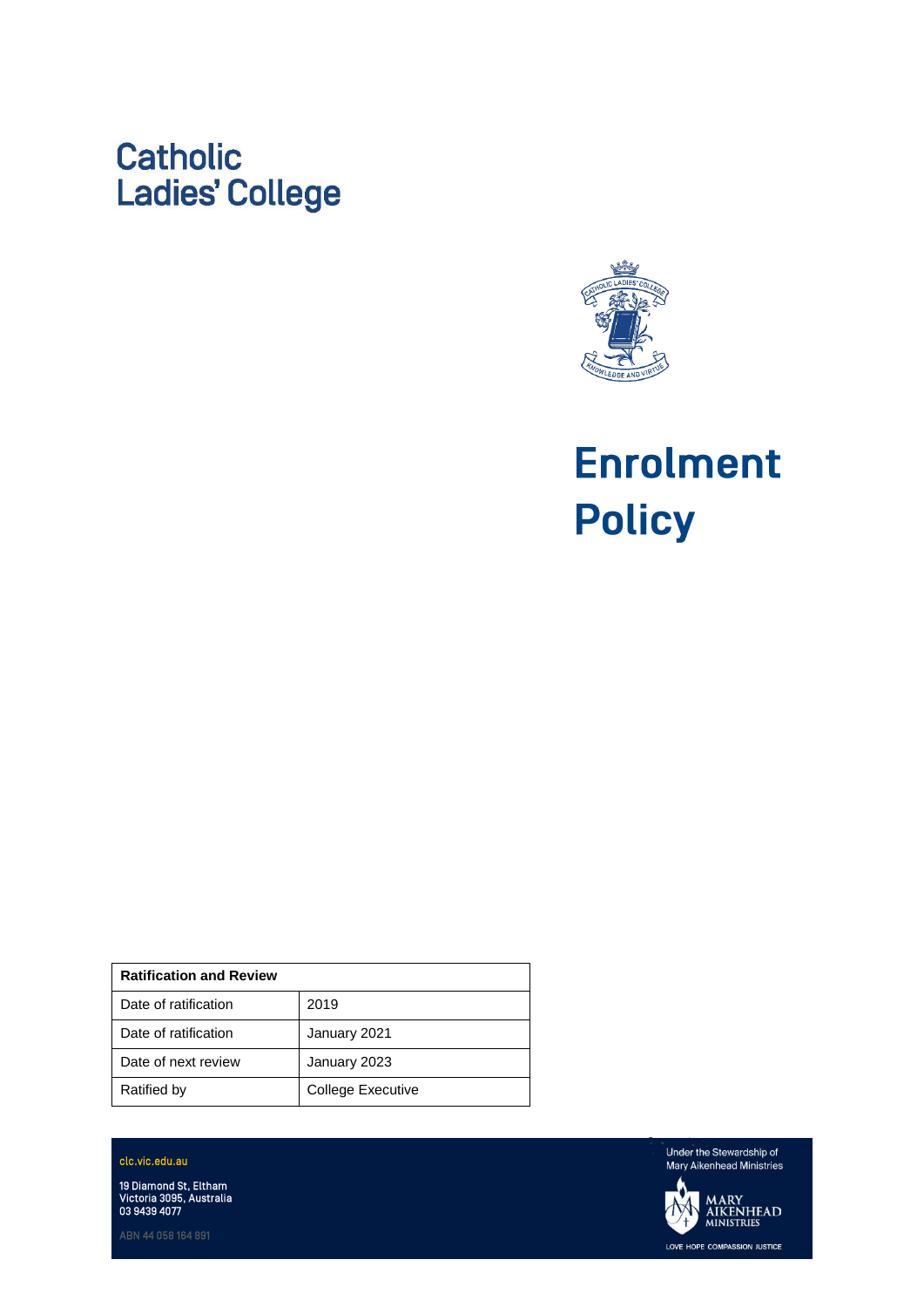

# **FNROI MENT POLICY**

Catholic Ladies' College is a Mary Aikenhead Ministry in the tradition of the Sisters of Charity. We seek to develop in each member of our community a contemporary understanding and application of the charism of Mary Aikenhead, the spirituality of the Sisters of Charity, the mission and vision of Mary Aikenhead Ministries and their values of justice, love, compassion and hope.

In responding to this call Catholic Ladies' College is a Christ-centred community established to educate, in partnership with parents, women of faith, integrity, individuality and compassion, confident of their own worth as women and wholly involved in the transformation of society.

# **Policy Statement**

This policy, and accompanying procedures, provides a set of protocols to maintain the highest possible level of Catholic enrolment.

To ensure that Catholic schools are accessible for all Catholic families, this policy promotes a consistent and transparent approach to establishing and implementing local school enrolment admission policies, and complies with all relevant legislation. This policy supports the special relationship that continues to exist between the Catholic Church and the non-Catholic Eastern churches, based on a belief in the same sacraments and a close nexus in theology and catechesis. The Enrolment Policy adheres to the minimum standards required by the Victorian Registration and Qualifications Authority (VRQA).

# **Principles**

# **Inclusiveness**

Catholic Ladies' College strives to be open and welcoming to all Catholic students, regardless of their background, and does everything reasonable to accommodate each student's individual needs.

Catholic Ladies' College is open to the enrolment of children of other Christian traditions and faiths, however, priority will be given to children from non-Catholic Eastern churches. The College is also open to the enrolment of children from other religious traditions or of no religion should they choose to apply and there is sufficient capacity within the college.

# **Partnership between parents/guardians/carers and Catholic Ladies' College**

Parents/guardians/carers are the first educators of their children. By enrolling a child in Catholic Ladies' College, parents/guardians/carers are entering into a partnership to promote and support their child's education, in particular their education in faith. While the College promotes access to a Catholic education through the College Enrolment Policy, it is the parent/guardian/carers' responsibility to support the College in furthering the spiritual and academic life of their child.

# **Enrolment priorities for Year 7**

The order of priority is:

- 1. siblings of children already enrolled in the school
- 2. Catholic children who are residents of a designated priority parish and have attended a Catholic primary school in one of those parishes
- 3. Catholic children who are residents of a designated priority parish and have not attended a Catholic primary school
- 4. Catholic children from other parishes (for pastoral reasons)
- 5. children from non-Catholic Eastern churches (i.e. Greek Orthodox, Coptic Orthodox, Ukrainian Orthodox, Russian Orthodox, Serbian Orthodox and other Orthodox) who have attended a Catholic primary school and are residents of a priority parish
- 6. children from non-Catholic Eastern churches (i.e. Greek Orthodox, Coptic Orthodox, Ukrainian Orthodox, Russian Orthodox, Serbian Orthodox and other Orthodox) who have not attended a Catholic primary school and are residents of a priority parish
- 7. other Christian children who have attended a Catholic primary school and are residents of a priority parish
- 8. other Christian children who have not attended a Catholic primary school and are residents of a priority parish
- 9. non-Christian children who have attended a Catholic primary school and are residents of a priority parish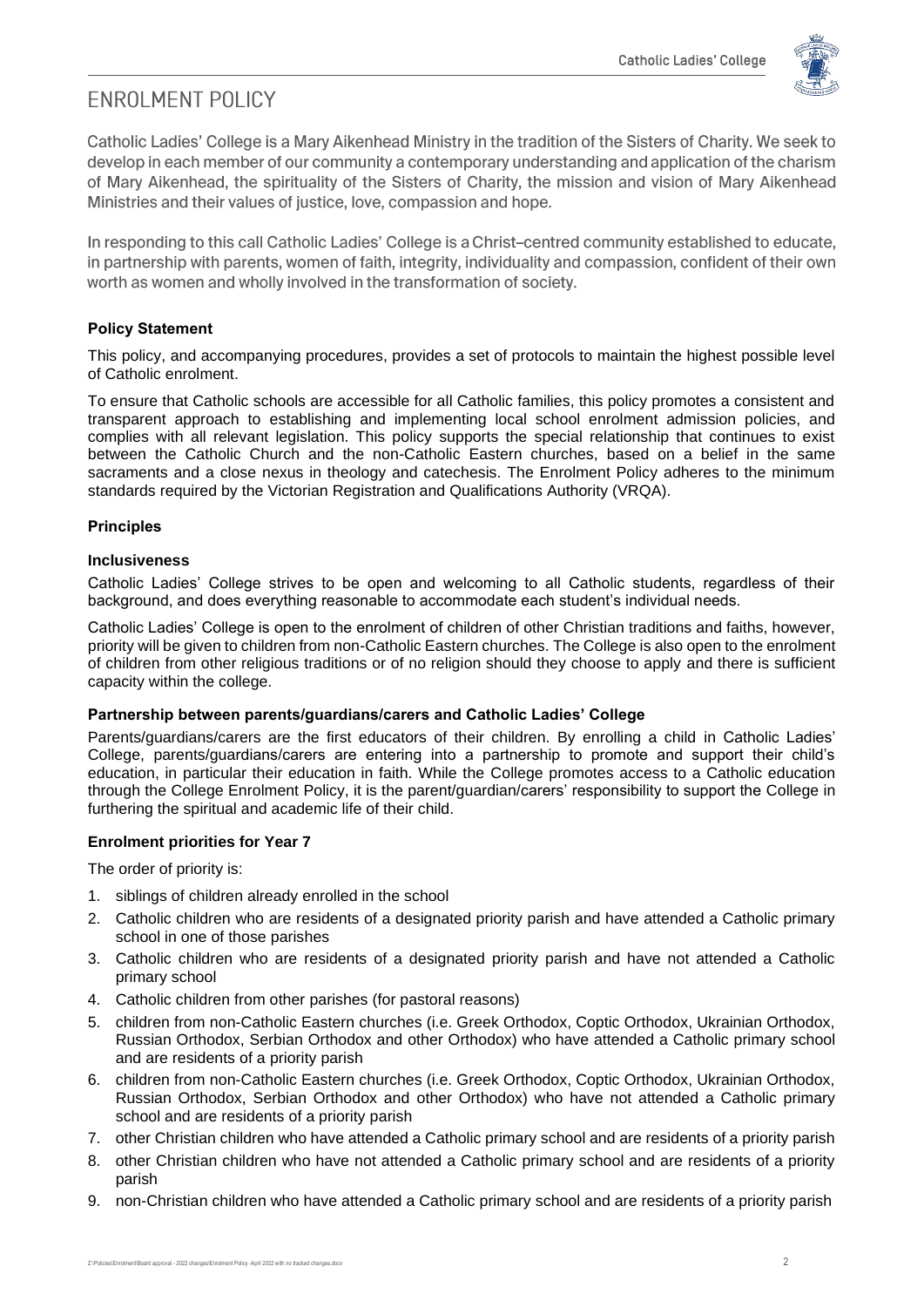

10. non-Christian children who have not attended a Catholic primary school and are residents of a priority parish.

# **Definitions**

#### *Catholic child*

For the purpose of enrolment in a Catholic school, a child is considered to be Catholic if they are a member of the Catholic Church, usually established by a Certificate of Baptism and have fully participated in a sacramental program or, there is evidence of an intention to complete their sacramental journey.

# *Catholic school*

A Catholic school is one which operates with the consent of the Archbishop of Melbourne, where formation and education are based on the principles of Catholic doctrine.

#### *Enrolment catchment area*

The enrolment catchment area is a defined area from which a school enrols students as officially designated to a school by MACS. For secondary colleges, this is those parishes designated as priority parishes by MACS.

# *Orthodox child*

For the purpose of enrolment in a Catholic school, a child is considered to be Orthodox if they are a member of a non-Catholic Eastern church, including Greek Orthodox, Coptic Orthodox, Ukrainian Orthodox, Russian Orthodox, Serbian Orthodox and other Orthodox.

# *Parish*

'Parish' refers to the local parish as defined by its geographical boundaries and student location is based on home address.

# *Priority parish*

Priority parishes determine the secondary colleges where a child would be given enrolment priority. Priority parish refers to the student's residential address, **not** the primary school attended by the student. The Catholic Ladies' College priority parishes are:

- Diamond Creek Sacred Heart
- Eltham Our Lady Help of Christians
- **Eltham North Holy Trinity**
- Montmorency St Francis Xavier
	- Greensborough St Mary's
- Greensborough North St Thomas the Apostle
- Mernda St Joseph's
	- Park Orchards **St Anne's**
- **Ringwood Holy Spirit**
- Whittlesea St Mary's

# **Parental/Guardian/Carer Responsibilities**

At the time of enrolment at Catholic Ladies' College, parents/guardians/carers make a commitment to provide ongoing support for their child's Catholic education. In particular, parents/guardians/carers are asked to make an explicit commitment to the following responsibilities:

- complete the College's enrolment form and ensure it is returned by the due date. This does not guarantee enrolment in the College
- be prepared to support the college in the Catholic education of their child and involve themselves as much as possible
- acknowledge and commit to meeting the financial responsibilities arising from the ongoing enrolment of their child at Catholic Ladies' College. Any difficulties in meeting this commitment should be discussed with the Principal
- advise the Principal of any court order/s that may exist in relation to their daughter, or any changes to such order/s, and provide a copy of the court order/s and any subsequent changes for the child's College file
- provide the College with an immunisation history statement.